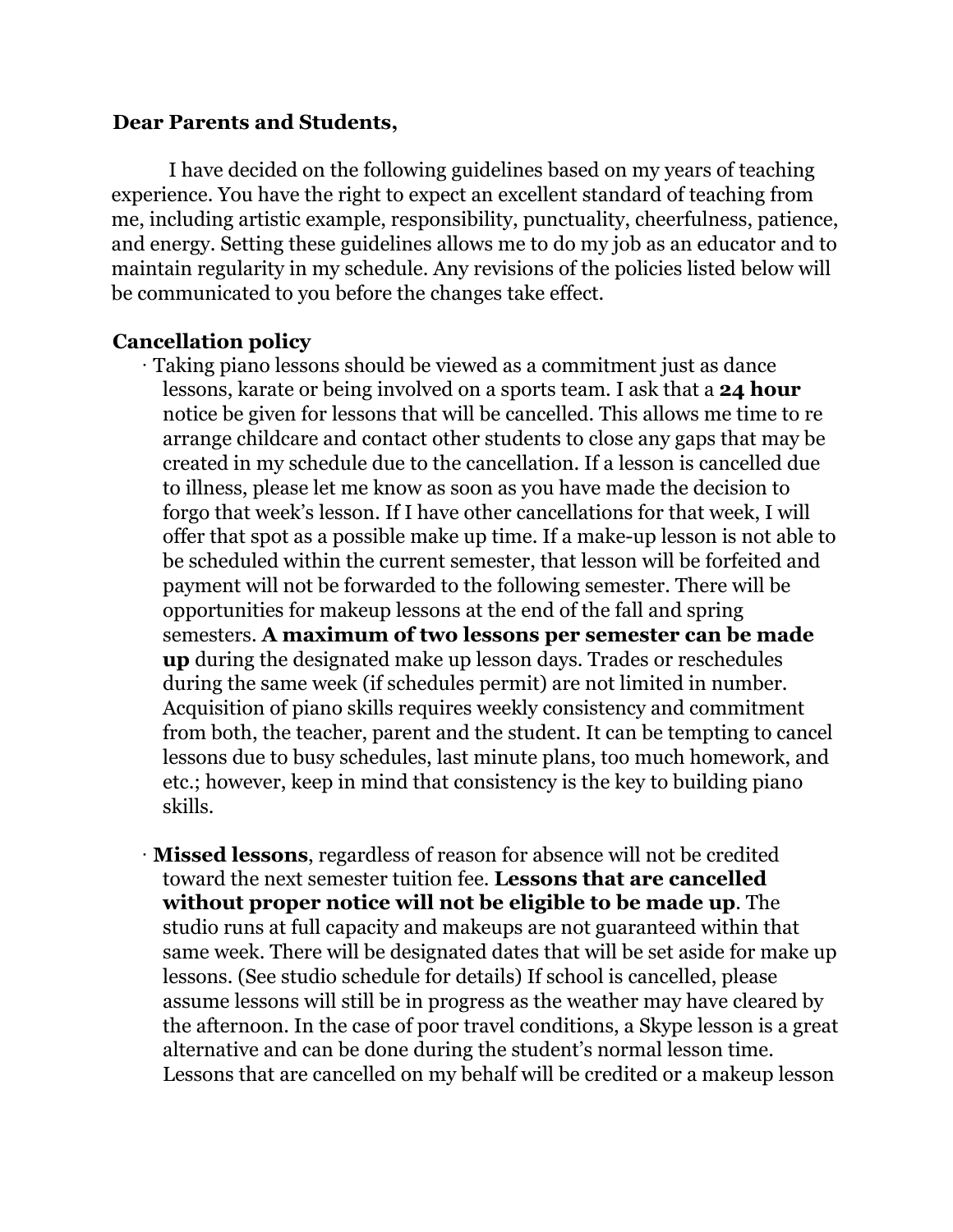will be offered if possible. Just as I ask you to let me know as soon as you are aware of a conflict, I will do the same for you.

· It is important that you **plan ahead** and let me know in advance of an upcoming conflict to avoid forfeited lessons. If I have enough notice, I may be able to have another student switch time slots for that particular week but this cannot be done on a day's notice. I am reserving a time spot for each student on a weekly basis so it is important that you make every effort to attend lessons as scheduled.

## **Tuition**

• Payments can be cash, credit card, check (payable to Jenna Erdmann), Pay Pal transfer or other form of electronic payment.

\$18/30-minute lesson \$27/45-minute lesson

• A designated number of lessons will be decided on for each semester (spring, summer and fall). Tuition can either be paid in monthly installments due with the first lesson of the month or upfront at the start of the semester. If the first lesson is missed, please send your payment to the studio address (2360 Abbey Ave. Oshkosh, WI 54904.) Payment will remain the same for each month within the semester, regardless of the number of lessons in that particular month.

# **Summer Lessons**

· If a student chooses to discontinue lessons over the summer, a time slot in the fall studio is not guaranteed. The student will be placed onto a waiting list and contacted again when an opening is available. As long as the required minimum number of lessons is fulfilled, the lessons may be scheduled in a way that is convenient for the student and family during the summer months.

# **Discontinuing Lessons**

• Lessons may be terminated if a student has consistent poor attendance, lack of preparation, or late payment. The decision to discontinue with lessons should be discussed thoughtfully with the teacher, student, and the parent. If a student chooses to discontinue lessons, it is preferred that this be done at the end of the semester. It will be assumed that each student will be continuing lessons in the following semester unless I am notified otherwise.